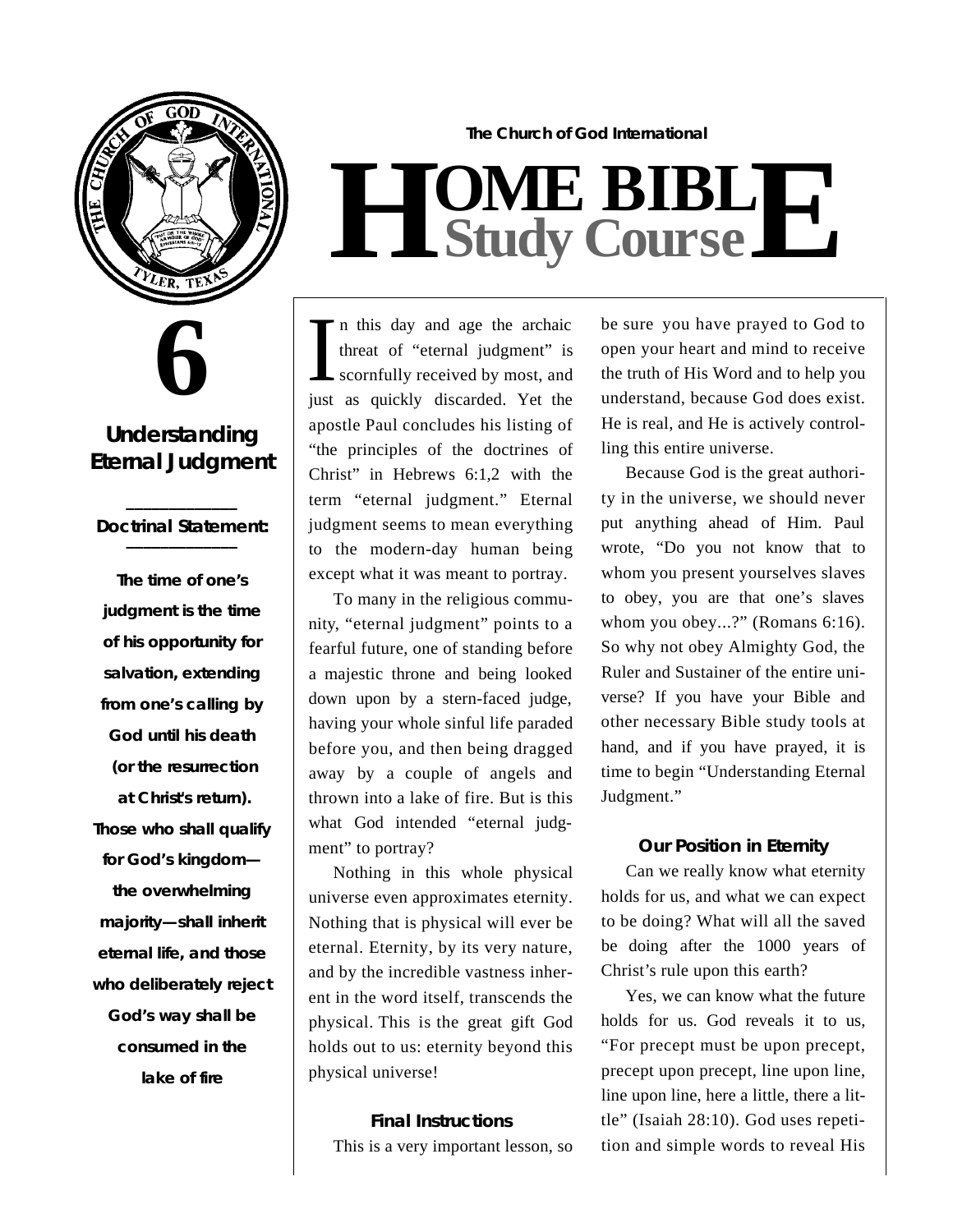truth to us. By a line here and a line there He reveals the amazing future He has planned for us. And we must search all the scriptures to come to a proper understanding of that future eternal life.

In New Testament times, God spoke clearly to those He called out of the world to serve Him. The apostle Paul had this to say: "But as it is written: 'Eye has not seen, nor ear heard, nor have entered into the heart of man the things which God has prepared for those who love Him.'But God has revealed them to us through His Spirit" (1 Corinthians 2:9,10.) God has amazing plans for us and is revealing those plans to us through Christ Jesus.

The apostle John tells us he saw "a new heaven and a new earth," a "holy city, New Jerusalem, coming down out of heaven," and that "the tabernacle of God is with men, and He will dwell with them....He who overcomes shall inherit all things...and he shall be My son" (Revelation  $21:2.3.5.7$ .

These are marvelous statements from God for us to contemplate. The author of Hebrews goes on to tell us, "You have made him [man] a little lower than the angels...and set him over the works of Your hands" (Hebrews 2:7).

These revelations, true sayings of God, are more sure than the air we breathe or the food we eat. The apostle Paul reminds us that "The Spirit Himself bears

witness with our spirit that we are children of God, and if children, then heirs—heirs of God and joint heirs with Christ, if indeed we suffer with Him, that we may also be glorified together" (Romans 8:16). Can you grasp that? We are the children of God, the heirs of God, and we are joint heirs with Christ, and we will be glorified with Him.

That is our position in eternity! As children of God our Father, we are going to share the same quality of life that God the Father and Jesus Christ enjoy! "God is love" (1 John 4:8)—and God loves to share! God never does anything except in love!

Please read and meditate on Hebrews 2:5–10. These verses are exciting, are they not? Presently there are only two members of the God Family: God the Father and Jesus Christ. But this Family is going to grow and expand by the addition of other begotten and born sons and daughters of God. Its influence will cover the earth and expand without end throughout the universe. "Of the increase of His government and peace there will be no end" (Isaiah 9:7).

This is the magnificent gift God holds out to us: eternal life with Him in the Family of God, with Jesus Christ as our Elder Brother.

#### **R e v i e w**

*1. God reveals our future with Him if we obey Him and study* His Word.

*2. We must search all of the scriptures on any subject.* 

*3.Man has been set over the works of God's hands.*

*4. We are joint heirs with Jesus Christ, and will be glorified with Him.* 

*5. We must be willing to suffer with Him if need be.*

*6. We are the children of God.*

*7. God is love, and He loves to s h a re .*

*8. There will be no end to the expansion of God's government and family*.

### **Scriptures to Read, Remember, and Recite:**

*Isaiah 28:10; 1 Corinthians 2:9,10; Revelation 21:2,3,5,7; H e b rews 2:5–10; 1 John 4:8; Isaiah 9 : 7*

#### **Positions of Authority**

Before Jesus was crucified He told His disciples that He would go and prepare a place for them in His Father's House. The heavenly Temple is God's House. It is symbolic of God's universal government. The word *mansions* would be better translated "offices." Jesus is telling us that He is going to prepare an office, or position, for each of us in His Father's Temple, or Government, so that wherever He is we will be with Him (John 14:1–3).

Those who surrender to God's way of righteousness now will reign and rule with Christ during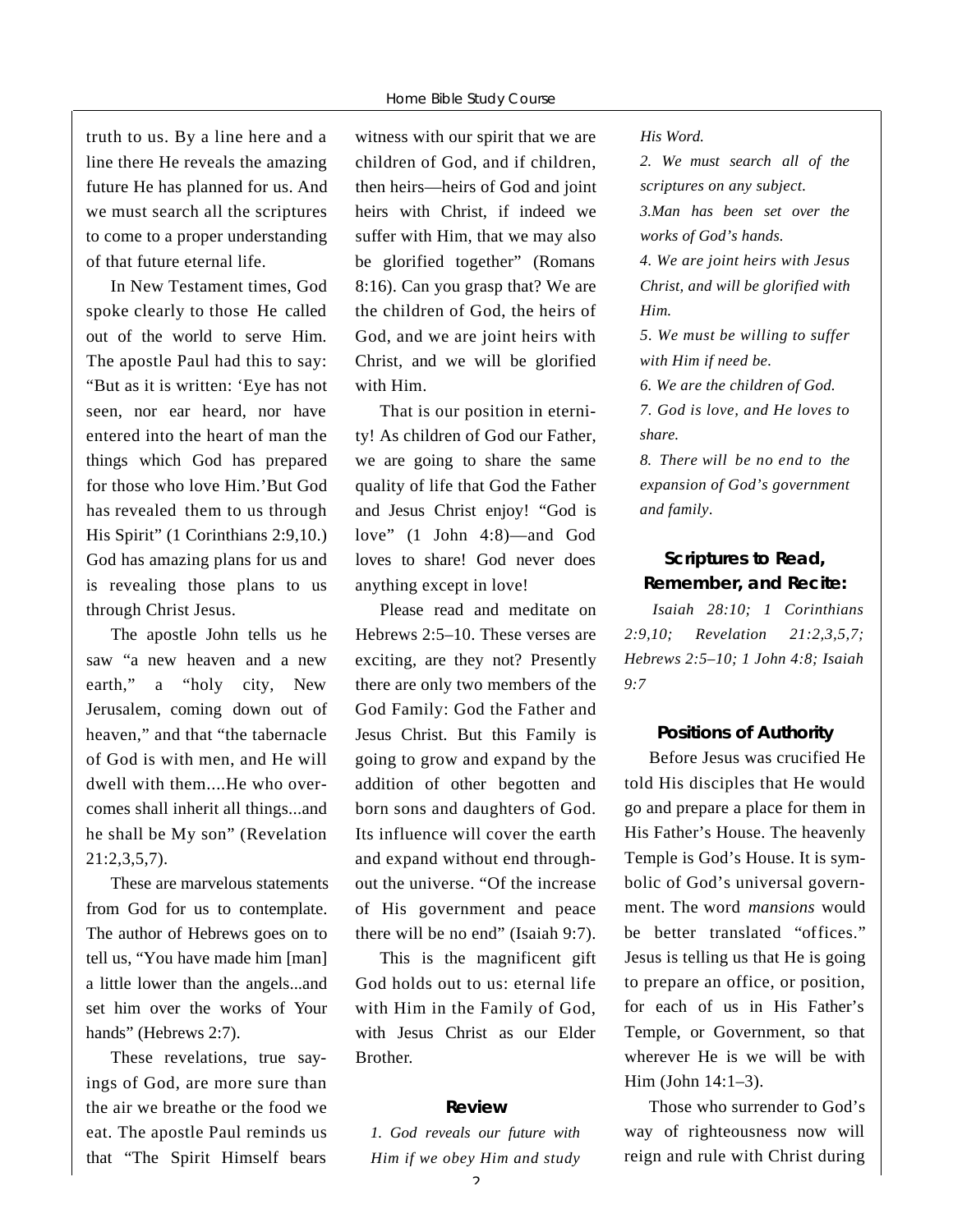His coming thousand-year reign, sitting on thrones and instructing others in God's ways (Revelation  $20:4$ ).

When Jesus returns from heaven to earth in the clouds, we will meet Him in the air (1) Thessalonians 4:15–17). At that time Jesus will give us our positions in the kingdom, based upon how productive we have been with the talent we have.

Our reward is based not so much on what we do, but how well we do with what we have. Jesus said, "And he who overcomes [meaning, overcomes our human nature in this life], and keeps My works until the end, to him I will give power over the nations—'He shall rule them with a rod of iron'" (Revelation 2:26,27). Therefore, the overcomers will be ruling with Jesus Christ here on this earth, helping to teach the nations God's way of living.

In Revelation 1:6, we are shown that we will be made kings and priests. This will be for the purpose of judging and guiding the people here on earth during the Millennium (the thousand years) and the "white throne" era in order to help them gain full entrance into the Kingdom of God (Revelation 5:9,10; 1 Corinthians 6:2).

Due to the guidance that all these people will receive from God's kings and priests, and without the influence of Satan the devil, we find that the earth will

be full of the knowledge of the Lord (Isaiah  $11:9$ ).

#### **R e v i e w**

*1. Jesus is preparing a position and place for each of us in His Father's House.* 

*2. Those who yield themselves to God now will reign and rule with*  $Christ.$ 

*3. When Jesus returns we will meet Him in the air.*

*4. We shall always be with the* Lord.

*5. Jesus will give us power to rule over the nations.*

*6. We will be kings and priests, guiding and directing people on*  $earth.$ 

*7. Because of the guidance and the teaching given by the kings and priests, the earth will become full of the knowledge of the Lord.* 

## **Scriptures to Read, Remember, and Recite:**

*John 14:1–3; Revelation 20:4; 1 Thessalonians 4:15–17; Revelation 2:26,27; 1:6; 5:9,10; 1 Corinthians 6:2*

#### **The Church of God**

If God the Father is to have Spirit-born sons and daughters in the First Resurrection, He must have a way to reach people. He has chosen to reach out to them through a spiritual organism called "the church of God." Jesus Christ Himself said, "...I will build My church, and the gates of Hades shall not prevail against it" (Matthew 16:18).

The religious sects of Jesus' day were the Pharisees, the Sadducees, the Essenes, and the Samaritans. Jesus joined none of them. In fact He called His disciples out of them. The Greek word *ecclesia*, translated "church" in English, means "called-out ones."

Jesus never intended that His church should grow huge in size or become a powerful organization. On the contrary, Christ's instruction to His church through the New Testament was not to be involved in politics in an effort to improve the world, but rather His command was to "Come out from among them and be separate" (2 Corinthians 6:17). This does not mean we should isolate ourselves from nonbelievers. Paul told Christians to stay with their unbelieving spouses. We are to avoid situations that could cause us to compromise our faith, or that would force us to divide our loyalties. We must be willing and able to actively witness for Christ to nonbelievers.

In His final prayer for His one church, Jesus prayed, "I pray for them. I do not pray for the world but for those whom You have given Me, for they are Yours....I have given them Your word; and the world has hated them because they are not of the world....They are not of the world, just as I am not of the world" (John 17:9–16).

God's "crowd"—ecclesia—is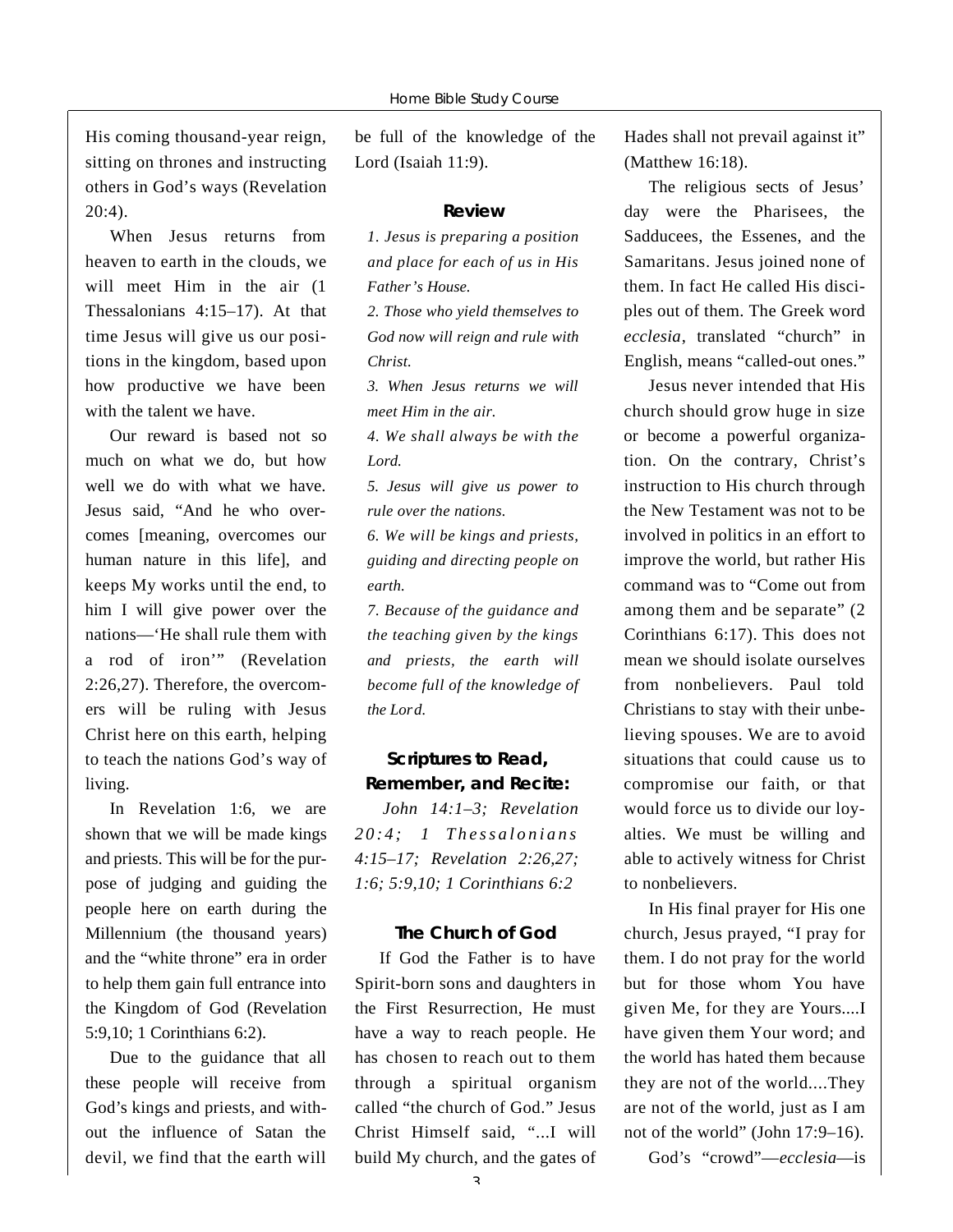His church, but the church is not the Kingdom of God. Jesus Christ established the church to care for those God calls, to help them prepare for God's kingdom when Christ returns. The church Christ built began on the Day of Pentecost, one of the holy days of God, also called the "feast of firstfruits" (read Leviticus  $23:11-16$ ; Acts 2:1–8). The pouring out of the Holy Spirit on the Day of Pentecost was only the beginning. Ever since, God has been giving His Spirit to those who repent and yield to Him. It is the Holy Spirit that makes them a part of the Body of Christ on earth through which He carries out His work.

The apostle Peter, when giving instructions to the people on the Day of Pentecost about repentance and baptism, reminded them that the promises were to them and to their children, "as many as the Lord our God will call" (Acts 2:39). One of the works God ordained the church to perform was to prepare those He called for the eternal Kingdom of God. In other words, to teach them. Three times He told the apostle Peter to "Feed My sheep" (John  $21:15-17$ ).

The church of God takes this command of Jesus Christ very seriously. Remember, Christ is also God, and from the time Jesus Christ founded His spiritual organism, it has been known as "the church of God" (1 Corinthians 1:2; 10:32; 15:9; 2

Corinthians 1:1; 1 Timothy 3:5).

The very foundation and structure of the church was built upon "the apostles and prophets, Jesus Christ Himself being the chief cornerstone" (Ephesians  $2:18 - 22$ .

Throughout the book of Acts, from one end to the other, we see God performing mighty acts through the apostles in building God's church and in carrying out His work.

God the Father and Jesus Christ chose this way to prepare the people being called into the Family of God, the Kingdom of God!

#### **R e v i e w**

*1. Jesus said, "I will build My church.*"

2. The Greek word ecclesia, *translated "church," means "called-out ones."*

*3. The church is to be separate from the world.* 

*4. Jesus prayed for those God had given Him; that is, for "the church.*"

*5. Jesus did not pray for the*  $world.$ 

*6. The church Jesus built began on the Day of Pentecost.*

*7. Pentecost is one of God's annual holy days, called the* "*feast of firstfruits.*"

*8. The church is to feed (teach) those God calls.*

*9. The name of the church since its inception has been "the church of God.*"

*10. The church is built on the foundation of the apostles, p rophets, and Jesus Christ, the "chief cornerstone."*

# **Scriptures to Read, Remember, and Recite:**

*Matthew 16:18; 2 Corinthians 6:17; John 17:9–16; Leviticus 2 3 : 11–16; Acts 2:1–8,39; John 21:15–17; 1 Corinthians 1:2; 10:32; 15:9; 2 Corinthians 1:1; 1 Timothy 3:5; Ephesians 2:18–22*

#### **The Throne of God**

In the beginning God created the heavens and the earth! Imagine a God so powerful, so great, so majestic, He could create—out of nothing—this entire universe and all that is in it (Exodus 20:8).

This wonderful God is revealed to us through the Bible. Also revealed is what He intends to do for us.

See what this marvelous Personage says of Himself: "Lift up your eyes on high, and see who has created these things, who brings out their host by number; He calls them all by name, by the greatness of His might and the strength of His power; Not one is missing" (Isaiah 40:26). Yes, He knows every planet, star, sun, and all the galaxies. He has named each and every heavenly body. He upholds the whole universe.

In Hebrews 12:22 we find that God lives in a great city called the "heavenly Jerusalem," and it is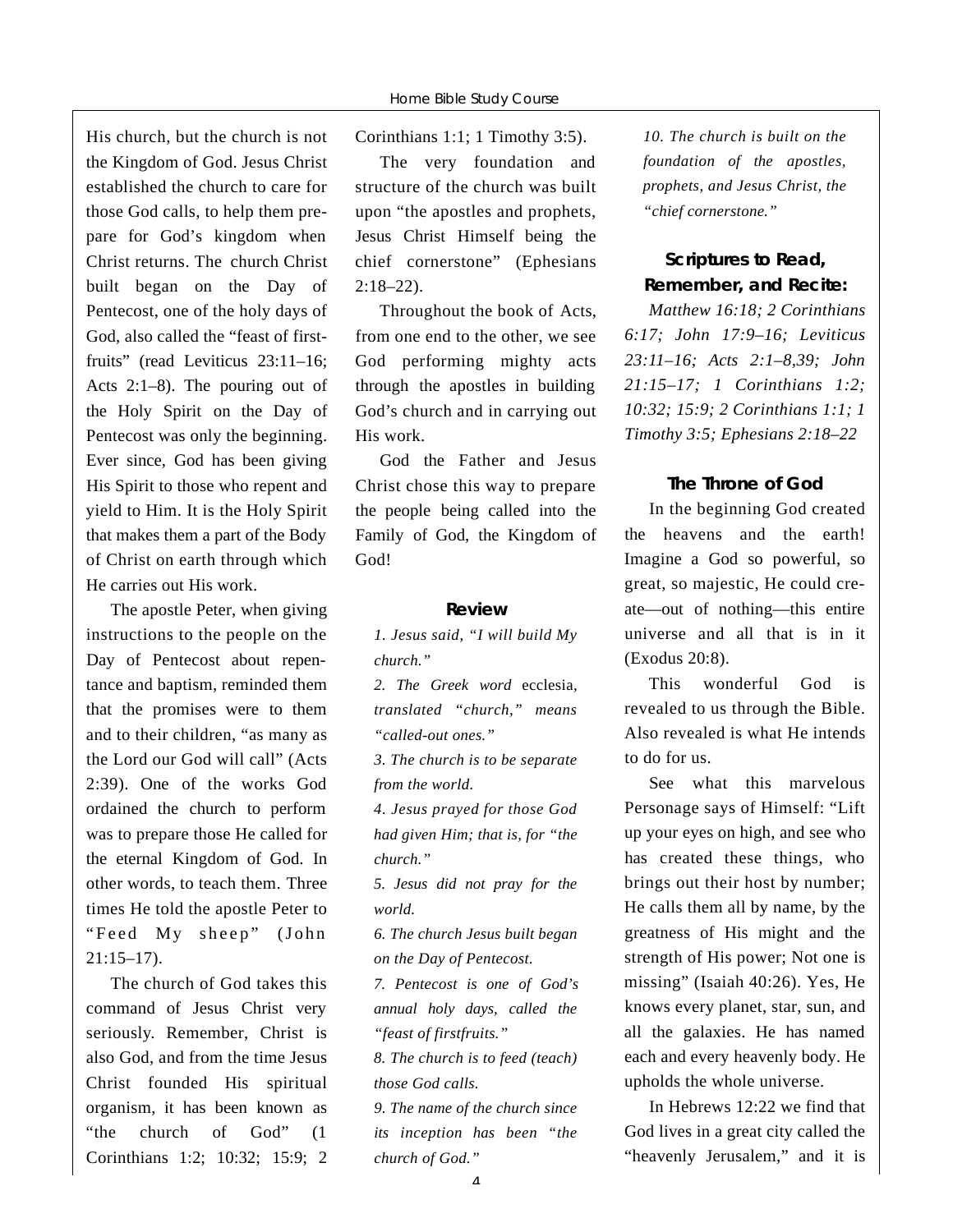situated on a mount called Zion. The earthly Jerusalem in the apostles' day was a type of the heavenly.

We see many of the Old Testament saints, according to the author of Hebrews, looking forward to "the city which has foundations, whose builder and maker is God," desiring a "better, that is, a heavenly country" (Hebrews 11:10–16). But none of them had received the promises because God had planned something better (Hebrews 11:39,40).

The church now enjoys what the believers of the Old Covenant could never know: unlimited access to the presence of God in that Holy City, Mount Zion, "the city of the living God" (Hebrews  $12:18 - 24$ .

Surrounding God's throne is a multitude of angels. God's throne is holy (Psalm 47:8).

The reason God is worthy to receive glory, honor, and power is that He created all things, and He intended them to be for His pleasure (Revelation 4:11).

We live in a world where nothing is forever. Even in our brief lifetime we have seen nations come and go, governments toppled, and kingdoms and their monarchs trampled in the dust. It is not so with the Great God we serve. "Your throne, O God, is for ever and ever; A scepter of righteousness is the scepter of Your kingdom" (Psalm 45:6). In Revelation 4, the throne of God is described as being flanked by the twenty-four thrones of the elders, surrounded by an emerald rainbow and seven lamps, with a crystal sea in front and four living creatures on each side (Revelation  $4:1 - 11$ .

In the book of Psalms we see that God sits between winged creatures who belong to a created order along with the seraphim and angels (Psalm 99:1,2).

God sits on a throne that is lifted high up, and the train from His robe fills the Temple. Above stand the seraphim having six wings, crying out, "Holy, holy, holy is the LORD of hosts; the whole earth is full of His glory!" (Isaiah 6:1–4).

In Revelation, chapter one, we are given a glimpse of what God the Father and Jesus Christ look like in their glorified form (Revelation 1:13–16).

Would you like to live here with your heavenly Father, and Jesus your Elder Brother? I'm sure we all would. And we will. But remember, we are not going to heaven; Jesus Christ is coming here.

#### **R e v i e w**

*1. God created the heavens and e a rth and all that in them is. 2. God has given names to every planet, star, and sun.* 

*3. God lives in a great city called the heavenly Jerusalem on Mount Zion.*

*4. The earthly Jerusalem was a*

*type of the heavenly Jerusalem. 5. Many looked for that city with foundations whose architect and builder is God.*

*6. None of them received the p romises because God had planned something better.*

*7. Through prayer, Christians can enter into God's throne room.* 

*8. God's throne is called*  $Holines.$ 

**9. Only God is worthy to receive** *g l o ry, honor, and power.*

10. God's throne is forever.

*11. God has at least twenty-four elders with whom He counsels. 12. God sits between winged creatures. There are cherubim, s e r a p h i m*, *and other angels*  $present.$ 

# **Scriptures to Read, Remember, and Recite:**

*Exodus 20:8; Isaiah 40:26; H e b r ews 11 : 1 0 – 1 6 , 3 9 , 4 0 ; 12:18–24; Psalm 47:8; Psalm 45:6; Revelation 4:1–11; Psalm 99:1,2; Isaiah 6:1–4; Revelation*  $1:13-16.$ 

#### **Graduation Day**

After reading and studying about the splendor of God, we must also remember what John wrote: "He who does not love does not know God, for God is love" (1 John 4:8). Paul went on to say, "Though I speak with the tongues of men and of angels, but have not love, I have become sounding brass or a clanging cym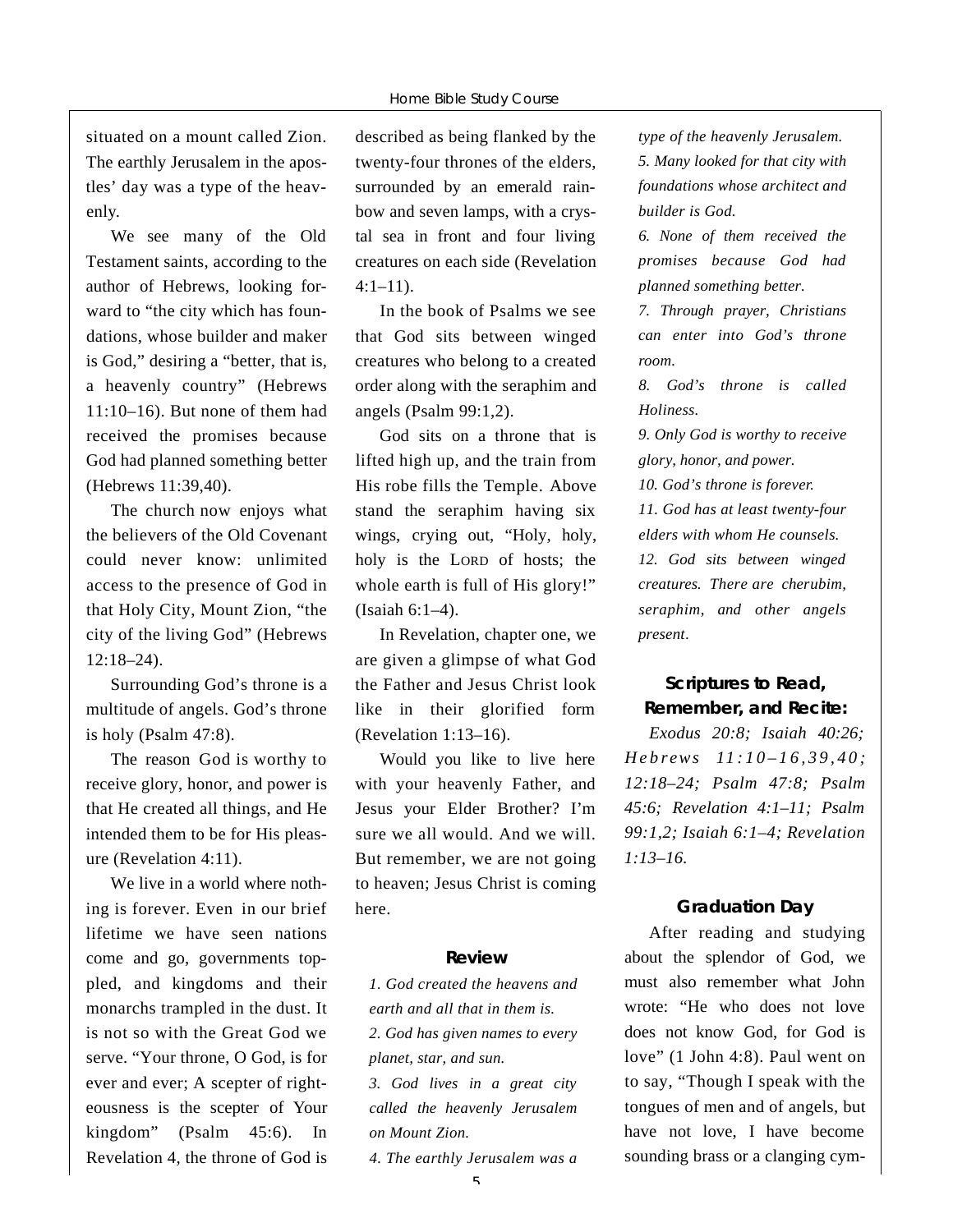bal" (1 Corinthians 13:1).

Jesus said, "If anyone loves Me, he will keep My word; and My Father will love him, and We will come to him and make Our home with him" (John 14:23).

God's holy and righteous character travels in the direction of His Law, the way of love. God has a great outgoing love and concern for all His children—so much so that He gave His only begotten Son that whosoever believes on Him should not perish but have eternal life (John 3:16).

God's divine nature is the nature of love, of helping others, serving others, and giving to others. It is the nature of humility.

We are not yet perfect. We are in many ways like little children. Little children fall down and hurt themselves, but they are resilient. They get right back up and carry on. Sometimes we fall down and hurt ourselves by sinning. We must get right back up, turn to God in repentance and ask God for His forgiveness, and determine in our heart not to fail again.

We are not yet perfect, but

#### **Notes:**

God looks on the heart, our inner motive and intention. John wrote, "My little children, these things I write to you, so that you may not sin. And if anyone sins, we have an Advocate with the Father, Jesus Christ the righteous. And He Himself is the propitiation for our sins..." (1 John 2:1,2).

So we must never give up. There is no reason to give up. God is more "for" us than we are for ourselves. The world, the flesh, and especially Satan want us to fail. With God the Father and Jesus Christ on our side (and remember, we can go to that beautiful throne room and talk with God anytime), we cannot fail!

Therefore we should look at eternal judgment as our "graduation" to a God-plane level of living. The "judgment" is a decision based on your entire life, and this judgment is made by Jesus Christ and God the Father. God the Father is the one we go to in time of need, and He loves us so much He supplies much more than we need. Jesus loved us so much He was willing to lay down His life for us.

The "judgment" is when God determines how you will spend eternity. And for billions upon billions of people, this will be the most magnificent time they have ever experienced in their life.

God the Father and Jesus Christ are not losers. They started a good work in us, and they will finish it!

#### **R e v i e w**

*1. We should always remember that God is love. 2. Without love, we are no bet ter than a clanging cymbal. 3. Jesus said that if we love Him, we will obey Him, and He and His Father will make their abode with us.*

*4. The judgment is a decision God makes, based on our whole life.* 

*5. God determines how you will spend eternity.* 

# Scriptures to Read, **Remember, and Recite:**

*1 John 4:8; 1 Corinthians 13:1; John 14:23; 3:16; 1 John 2:1,2.* ❏

**\_\_\_\_\_\_\_\_\_\_\_\_\_\_\_\_\_\_\_\_\_\_\_\_\_\_\_\_\_\_\_\_\_\_\_\_\_\_\_\_\_\_\_\_\_\_\_\_\_\_\_\_\_\_\_\_\_\_\_\_\_\_\_\_\_\_\_\_\_\_\_\_\_\_\_\_\_\_\_\_\_\_\_ \_\_\_\_\_\_\_\_\_\_\_\_\_\_\_\_\_\_\_\_\_\_\_\_\_\_\_\_\_\_\_\_\_\_\_\_\_\_\_\_\_\_\_\_\_\_\_\_\_\_\_\_\_\_\_\_\_\_\_\_\_\_\_\_\_\_\_\_\_\_\_\_\_\_\_\_\_\_\_\_\_\_\_ \_\_\_\_\_\_\_\_\_\_\_\_\_\_\_\_\_\_\_\_\_\_\_\_\_\_\_\_\_\_\_\_\_\_\_\_\_\_\_\_\_\_\_\_\_\_\_\_\_\_\_\_\_\_\_\_\_\_\_\_\_\_\_\_\_\_\_\_\_\_\_\_\_\_\_\_\_\_\_\_\_\_\_ \_\_\_\_\_\_\_\_\_\_\_\_\_\_\_\_\_\_\_\_\_\_\_\_\_\_\_\_\_\_\_\_\_\_\_\_\_\_\_\_\_\_\_\_\_\_\_\_\_\_\_\_\_\_\_\_\_\_\_\_\_\_\_\_\_\_\_\_\_\_\_\_\_\_\_\_\_\_\_\_\_\_\_ \_\_\_\_\_\_\_\_\_\_\_\_\_\_\_\_\_\_\_\_\_\_\_\_\_\_\_\_\_\_\_\_\_\_\_\_\_\_\_\_\_\_\_\_\_\_\_\_\_\_\_\_\_\_\_\_\_\_\_\_\_\_\_\_\_\_\_\_\_\_\_\_\_\_\_\_\_\_\_\_\_\_\_ \_\_\_\_\_\_\_\_\_\_\_\_\_\_\_\_\_\_\_\_\_\_\_\_\_\_\_\_\_\_\_\_\_\_\_\_\_\_\_\_\_\_\_\_\_\_\_\_\_\_\_\_\_\_\_\_\_\_\_\_\_\_\_\_\_\_\_\_\_\_\_\_\_\_\_\_\_\_\_\_\_\_\_ \_\_\_\_\_\_\_\_\_\_\_\_\_\_\_\_\_\_\_\_\_\_\_\_\_\_\_\_\_\_\_\_\_\_\_\_\_\_\_\_\_\_\_\_\_\_\_\_\_\_\_\_\_\_\_\_\_\_\_\_\_\_\_\_\_\_\_\_\_\_\_\_\_\_\_\_\_\_\_\_\_\_\_**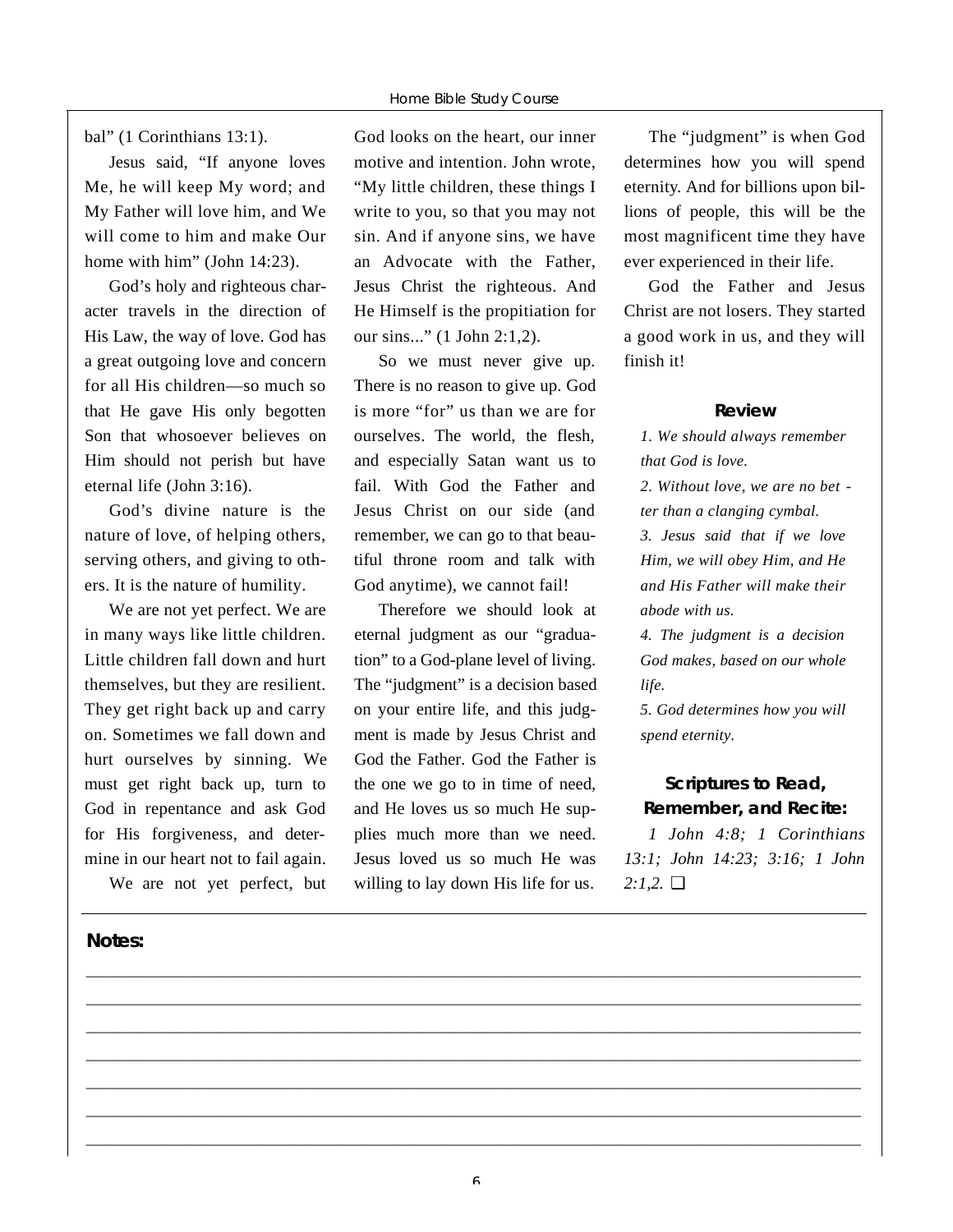#### **The Church of God International**



# **Test Yourself**

**Write your answers to the questions on a separate sheet of paper. Check** *your* **answers with the answers found at the end of the test. Detach the return coupon at the bottom of the page and mail back to us. We will send the next lesson in the series to you.**

# $H$  **Study Study Cour BIB s e L E**

# *True or False Questions*

- 1. By precept upon precept and line upon line, God reveals His truth.
- 2. We must search all the scriptures to come to an overall understanding.
- 3. It is obvious that all mankind knows everything God has promised.
- 4. We can't possibly become God's sons and daughters.
- 5. We are on the same level as the angels.
- 6. We could not possibly be joint heirs with Christ and be glorified.
- 7. There is no end to the expansion of God's government through Christ.
- 8. We can never be set over the

works of God's hands.

- 9. Jesus said that He can't prepare a place for every human being who has ever lived.
- 10. Wherever Jesus is, we will be with Him.
- 11. It is impossible to reign and rule with Christ.
- 12. We will meet Jesus in the midst of the multitudes on earth.
- 13. We could not possibly rule the nations with a rod of iron; Jesus doesn't operate that way.
- 14. Jesus will do it all. There is no place for kings and priests.
- 15. Overcomers will teach the nations on earth God's way of living.

*Continued on next page*

*Cut along dotted line Cut along dotted line*

| The Church of God International |  |
|---------------------------------|--|
|                                 |  |

| <b>JOME BIBLIT</b><br>L LStudyCourse L' |
|-----------------------------------------|
|-----------------------------------------|

| $\Box$ | Yes!                |
|--------|---------------------|
|        | Send me<br>Lesson 7 |

|      |       | Name:  | Sen<br>The Churd<br>Interna |
|------|-------|--------|-----------------------------|
|      |       |        | P.O. Bo                     |
|      | City: | State: | Tyler, T.                   |
| Zip: |       |        | Thanks f<br><i>us sert</i>  |

*Code—CO7*

*Send to:* **Chof God** *<u><b>Ational</u>* **P.O. Box 2525 Tyler, TX 75710**

*Thanks for letting us serve you!*